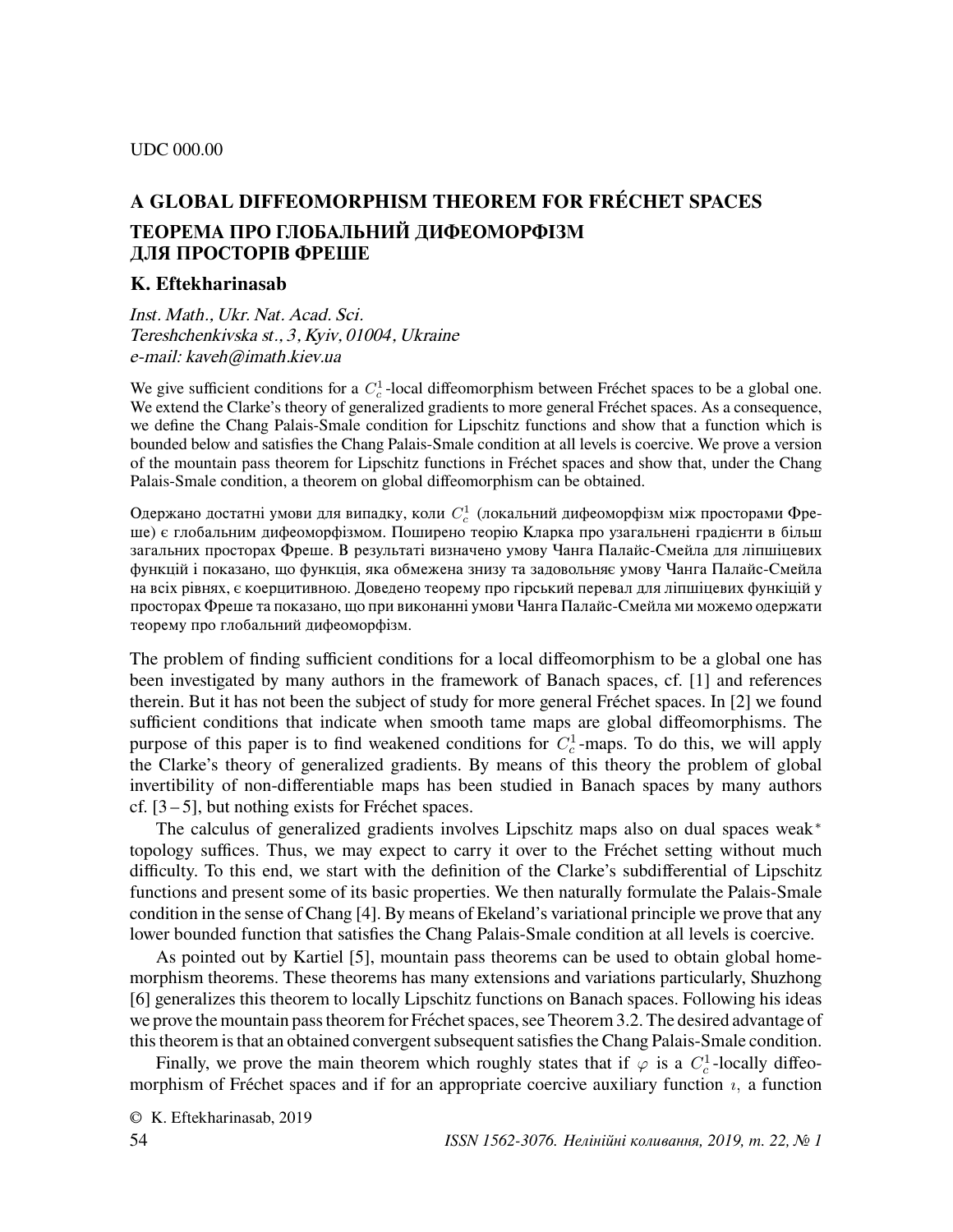$x \mapsto i(\varphi(x) - y)$  for any y satisfies the Chang Palais-Smale condition then  $\varphi$  is a global diffeomorphism.

It might not always be easy even for Banach spaces to check if a map satisfies the Chang Palais-Smale condition, therefore, for the Banach case another approach which is based on the path lifiting property has been developed, see Plastock [7]. A potential line for further studies would be the generalization of this approach for Fréchet spaces as well.

Despite the fact that the theory of Fréchet spaces has a remarkable relation with both linear and non-linear problems but not many methods for solving different types of differential equations are known. Our motivation here has an eye on future applications to ordinary differential equations. It is known that each global existence theorem for an autonomous system in Banach spaces has a correspondence with a global inversion theorem. Analogously, we would expect that such theorems will play notable role in the theory of differential equations in Frechet spaces. ´

1. Clarke's subdifferential. In this section we extend some basic concepts of the generalized gradients calculus to the Frechet setting. In most cases the proofs have elementary calculus nature ´ and similar to their Banach analogues so we merely give references.

We denote by  $F$  a Fréchet space and by  $F'$  its dual. We assume that the topology of  $F$  is defined by an increasing sequence of seminorms  $\|\cdot\|_F^1 \leqq \|\cdot\|_F^2 \leqq \ldots$ . A translation-invariant complete metric inducing the same topology on  $F$  can then be defined by

$$
d_F(f,g) = \sum_{i=0}^{\infty} \frac{\|f-g\|_F^i}{1 + \|f-g\|_F^i}.
$$
\n(1.1)

A ball with center x and radius r in F and F' is denoted by  $B_r(x)$  and  $B'_r(x)$ , respectively. The boundary of a set U is denoted by  $bdU$ . We will use the Keller's notion of  $C_c^k$ -maps, see [8] (Definition 2.2).

The weak topology  $\sigma(F, F')$  on F is given by the fundamental system of seminorms

$$
\rho_{\phi'}(x) := \sup_{y \in \phi'} |y(x)|,
$$

where  $\phi'$  runs through the set  $\Phi'$  of finite subsets of the dual space F'. The weak\* topology  $\sigma(F', F)$  on F' is given by the fundamental system of seminorms

$$
\rho_{\phi}(y) := \sup_{x \in \phi} |y(x)|,
$$

where  $\phi$  runs through the set  $\Phi$  of finite subsets of F. Let  $\langle ., . \rangle$  be the dual pairing between F and  $F'$ .

Let  $\text{Lip}_{\text{loc}}(F,\mathbb{R})$  be the set of all locally Lipschitz functions on F and  $\varphi \in \text{Lip}_{\text{loc}}(F,\mathbb{R})$ . As in [9] we define for each  $f \in F$  the generalized directional derivative, denoted by  $\varphi^{\circ}(f,g)$ , in the direction  $g \in F$  by

$$
\varphi^{\circ}(f,g) := \limsup_{h \to f, t \downarrow 0} \frac{\varphi(h + tg) - \varphi(h)}{t}, \quad t \in \mathbb{R}, \quad h \in F.
$$

It can be easily seen that the function  $f \to \varphi^{\circ}(f,g)$  is locally Lipschitz, positively homogeneous and sub-additive. For any  $f \in F$  we define the Clarke's subdifferential of  $\varphi$ , denoted by  $\partial \varphi$ , as follows:

$$
\partial \varphi(f) := \left\{ f' \in F' \mid (\forall g \in F) \langle f', g \rangle \leqq \varphi^{\circ}(f, g) \right\}.
$$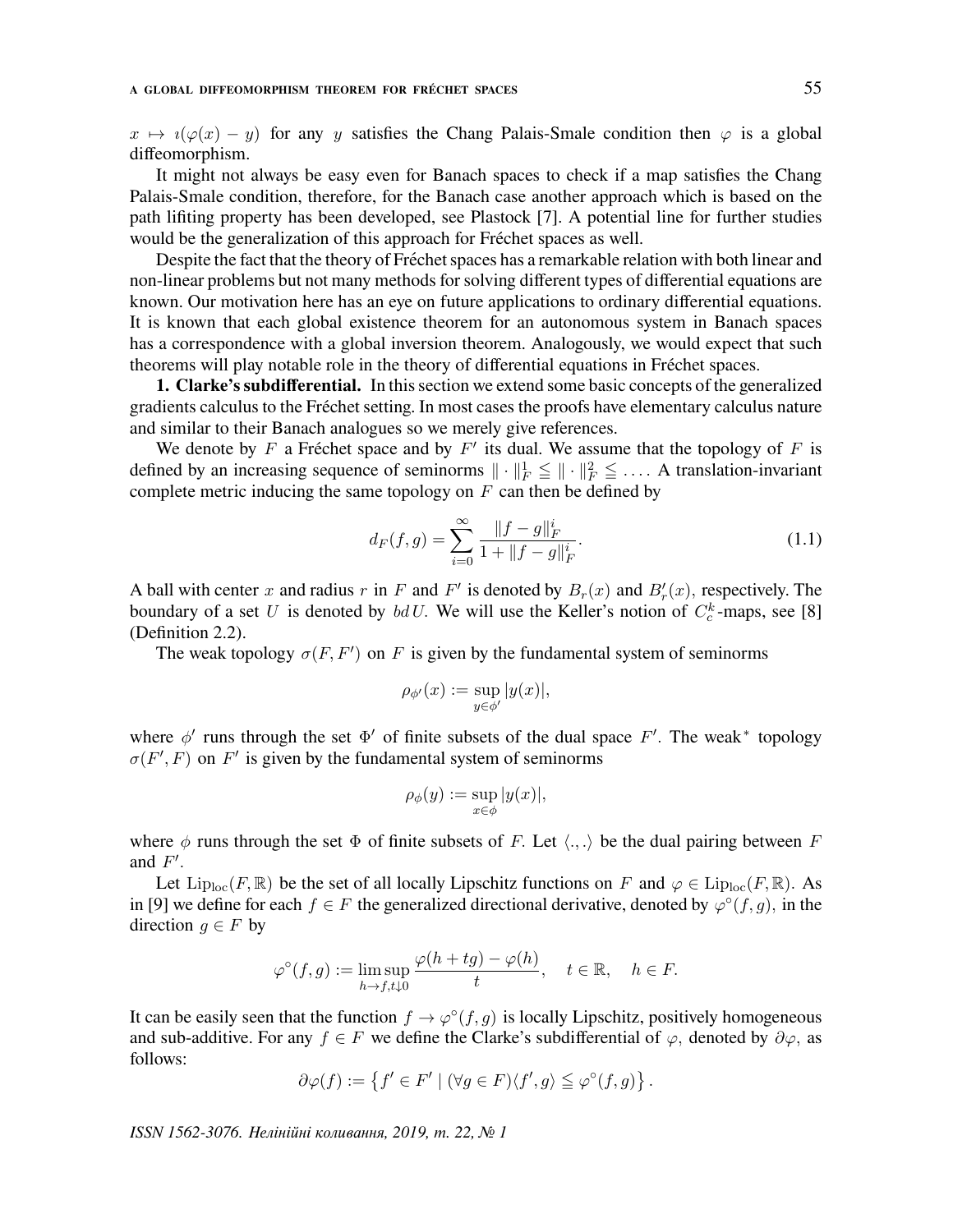**Lemma 1.1.** (a)  $\varphi^{\circ}(f;g)$  is upper semi-continuous as a function of  $(f,g)$  and, as a function of g alone, is Lipschitz on F.

- (b)  $\varphi^{\circ}(f, -g) = (-\varphi^{\circ})(f, g).$
- (c) For every  $g \in F$ ,  $\varphi^{\circ}(f; g) = \max\{\langle h, g \rangle : h \in \partial \varphi(f)\}.$
- (d)  $g \in \partial \varphi(f)$  if and only if  $\varphi^{\circ}(f;h) \ge \langle g, h \rangle \ \forall h \in F$ .

(e) Suppose sequences  $(f_j) \subset F$  and  $(g_j) \subset F'$  are such that  $g_j \in \partial \varphi(f_j)$ . If  $f_j \to f$  and g is a cluster point of  $(g_i)$ , then  $g \in \partial(f)$ .

- (f)  $\partial(t\varphi)(f) = t\partial\varphi(f)$   $\forall t \in \mathbb{R}$ .
- (g) If f is a local minimum of  $\varphi$ , then  $0 \in \partial \varphi(f)$ .
- (h)  $\partial(\varphi + \psi)(f) \subset \partial \varphi(f) + \partial \psi(f)$ .

**Proof.** The proofs of  $(a) - (h)$  are easy and similar to the Banach case cf. [10] (Prop. 2.1.1(b), 2.1.1(c), 2.1.2(b), 2.1.5(a), 2.1.5(b), 2.3.1, 2.3.2, 2.3.3), respectively.

**Lemma 1.2.** The subdifferential  $\partial \varphi(f)$  is a nonempty, convex and weak<sup>\*</sup> compact subset of  $F'$ .

*Proof.* The Hahn – Banach theorem and Bourbaki – Alaoglu theorem are available for Fréchet spaces, therefore, it is enough to apply the arguments of Clarke [10] (Prop. 2.1.2(a)).

**Lemma 1.3** [Mean value theorem]. Let  $f, g \in F$  and  $\varphi$  be a Lipschitz function on an open set containing the line segment  $[f, g]$ . Then there exists  $\theta \in (0, 1)$  such that

$$
\varphi(g) - \varphi(f) \in \langle \partial \varphi(g + (\theta(g - f))), g - f \rangle.
$$

*Proof.* The proof is very similar to that of [10] (Theorem 2.3.7).

**Lemma 1.4** [Chain rule]. Let E be a Fréchet space,  $\varphi: E \to F$  a  $C_c^1$ -map in a neighborhood of  $e \in E$ , and  $\psi \colon F \to \mathbb{R}$  a locally Lipschitz map. Then  $\tau = \psi \circ \varphi$  is locally Lipschitz and

$$
\partial \tau(e) \subseteq \partial \psi(\varphi(e)) \circ D \varphi(e).
$$

If  $\psi$  is regular at  $\varphi(e)$  then the equality holds.

**Proof.** The proof is also quite analogous to the Banach case [10] (Theorem 2.3.10).

We recall that a family B of bounded subsets of F that covers F is called a bornology on F if it is directed upwards by inclusion and if for every  $B \in \mathcal{B}$  and  $r \in \mathbb{R}$  there is a  $C \in \mathcal{B}$  such that  $r \cdot B \subset C$ .

Let E be a Fréchet space, B a bornology on F and  $L_{\mathcal{B}}(F, E)$  the space of all linear continuous maps from F to E. The B-topology on  $L_B(F, E)$  is a Hausdorff locally convex topology defined by all seminorms obtained as follows:

$$
||L||_B^n := \sup \{ ||L(f)||_E^n : f \in B, B \in \mathcal{B} \}.
$$

Suppose that B consists of all compact sets, then the B-topology on the space  $L_{\mathcal{B}}(F,\mathbb{R}) = F'_{\mathcal{B}}$ of all continuous linear functional on  $F$ , the dual of  $F$ , is the topology of compact convergence. Let  $U \subset F$  be open and  $\varphi: F \to E$  a Keller  $C_c^1$ -map at  $x \in U$ . The derivative of  $\varphi$  at  $x, D\varphi(x)$ , is an element of  $F'_{\mathcal{B}}$ . We denote by  $\langle \cdot, \cdot \rangle_{\mathcal{B}}$  the duality pairing between F and  $F'_{\mathcal{B}}$ 

**Lemma 1.5.** Let  $\varphi: U \subset F \to \mathbb{R}$  be Lipschitz in open neighbourhood U of x. If  $\varphi$  is a  $C_c^1$ -map at x, then  $D\varphi(x) \in \partial \varphi(x)$ .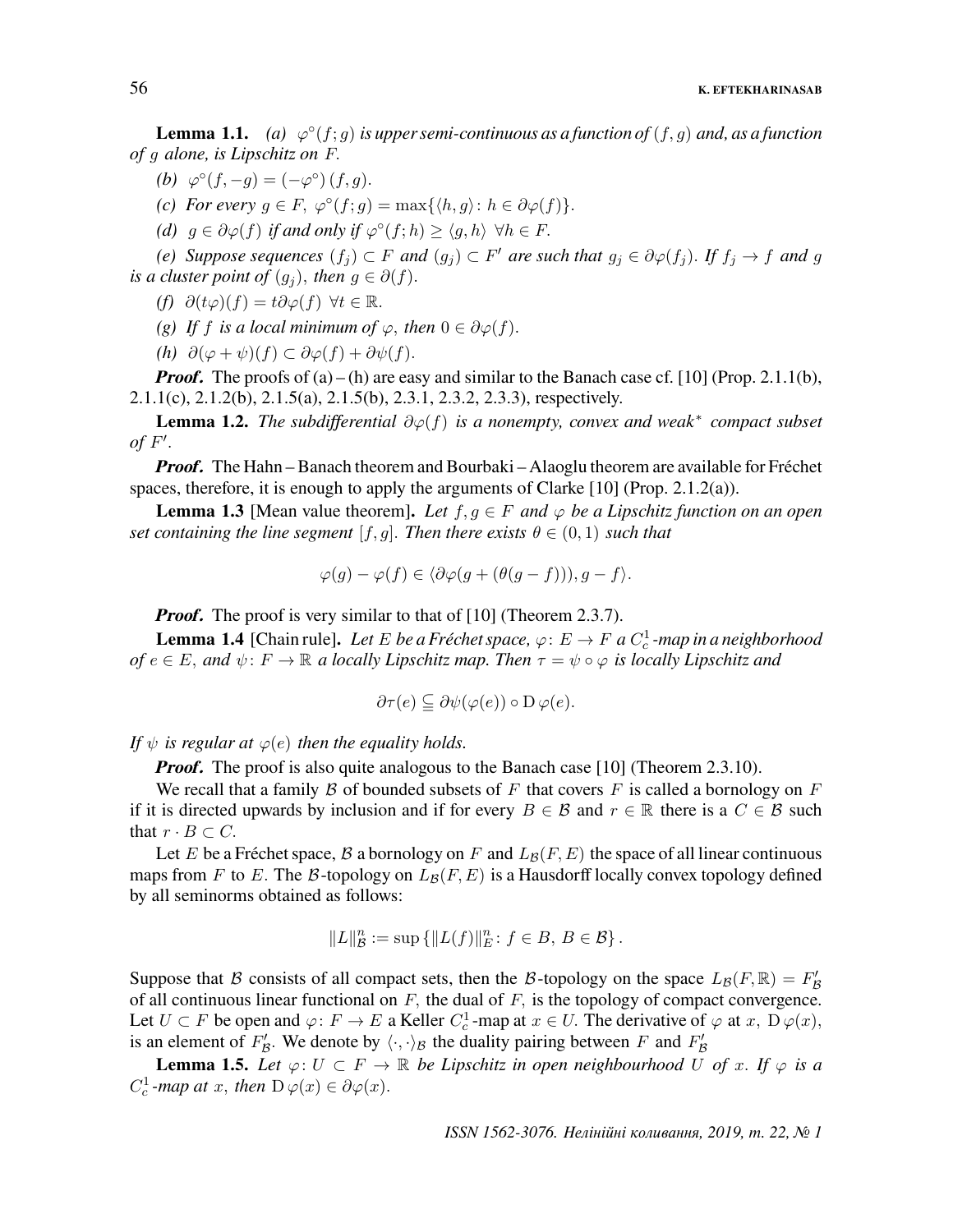#### A GLOBAL DIFFEOMORPHISM THEOREM FOR FRÉCHET SPACES  $57$

*Proof.* By definition for all  $h \in F$  we have

$$
\mathcal{D}\,\varphi(x)(h) = \langle \mathcal{D}\,\varphi(x), h \rangle_{\mathcal{B}}.
$$

By our definition of differentiability we get  $D\varphi(x)(h) \leq \varphi^{\circ}(x, h)$ , but

$$
\langle D\,\varphi(x),h\rangle_{\mathcal{B}}\geq \langle D\,\varphi(x),h\rangle
$$

therefore  $\langle D\varphi(x), h \rangle \leq \varphi^{\circ}(x, h)$  thereby by Lemma 1.1(d) we obtain  $D\varphi(x) \in \partial \varphi(x)$ .

**2. Chang Palais-Smale condition.** A point  $f \in F$  is called a critical point of  $\varphi$  if  $0 \in \partial \varphi(f)$ ,

that is  $\varphi^{\circ}(f; g) \ge 0 \ \forall g \in F$ . The value of a critical point is called a critical value.

We define for each  $\phi \in \Phi$  the function  $\lambda_{\varphi,\phi}$  on F as follows:

$$
\lambda_{\varphi,\phi}(f) = \min_{y \in \partial \varphi(f)} \rho_{\phi}(y).
$$

The seminorms  $\rho_{\phi}(\cdot)$  are bounded below and weak<sup>\*</sup> lower semi-continuous because they arise as the pointwise supremum of the continuous absolute value function. Also,  $\partial \varphi(x)$  is weak<sup>\*</sup>compact therefore the minimum is obtained.

**Lemma 2.1.** The set-valued mapping  $f \mapsto \partial \varphi(f)$  is locally bounded and weak<sup>\*</sup> upper semi-continuous.

*Proof.* The proof is a slight modification of the Banach case, cf. [11] (Theorem 1.1.2).

**Lemma 2.2.** For each  $\phi \in \Phi$  the function  $\lambda_{\varphi,\phi}(f)$  is sequentially lower semi-continuous

**Proof.** If  $\lambda_{\varphi,\phi}(f)$  is not sequentially lower-continuous there exist a sequence  $f_n \to f_0$  such that  $\lim_{n\to\infty}\lambda_{\varphi,\phi}(f_n)<\lambda_{\varphi,\phi}(f_0)$ . Let a sequence  $y_n\in\partial\varphi(f_n)$  be such that  $\rho_\phi(y_n)=\lambda_{\varphi,\phi}(f_n)$ . By Lemma 2.1 there exist a weak<sup>\*</sup> open set U in F' such that  $\partial \varphi(f_0) \subseteq U$  and a neighborhood V of  $f_0$  on which the mapping is bounded such that there exists a subsequence  $(f_{n_i})$  of  $(f_n)$  in V so  $y_{n_i} \in \partial \varphi(f_{n_i})$  and  $y_{n_i} \in U$ . Since  $\{y_{n_i}\}\$ is bounded, it has a weak cluster  $y_0$  and hence by Lemma 1.1(e) we have  $y_0 \in \partial \varphi(f_0)$  but

$$
\lambda_{\varphi,\phi}(f_0) \leqq \rho_{\phi}(y_0) \leqq \liminf_{n_i \to \infty} \rho_{\phi}(y_{n_i})
$$

which is a contradiction.

**Definition 2.1** [Chang Palais-Smale-condition]. Let  $\varphi \in \text{Lip}_{loc}(F, \mathbb{R})$ . We say that  $\varphi$  satisfies the Palais-Smale condition in the Chang's sense, Chang Palais-Smale condition for short, if any sequence  $(f_n)$  in F such that  $\varphi(f_n)$  is bounded and for all  $\phi \in \Phi$ 

$$
\lim_{n \to \infty} \lambda_{\varphi,\phi}(f_n) = 0,\tag{2.1}
$$

possesses a convergent subsequence. Also, if any sequence  $(f_n) \subset F$  such that  $\varphi(f_n) \to c \in \mathbb{R}$ and satisfies (2.1) possesses a convergent subsequence we say that  $\varphi$  satisfies the Chang Palais-Smale condition at level c.

Suppose that  $\varphi \in \text{Lip}_{loc}(F,\mathbb{R})$  satisfies the Chang Palais-Smale condition. Let  $(f_n)$  be any sequence in F that converges to  $f_0$  and satisfies (2.1). Since by Lemma 2.2 the functions  $\lambda_{\varphi,\phi}(f_n)$ are sequentially lower semi-continuous, it follows that  $\forall \phi \in \Phi$ 

$$
\lim_{n \to \infty} \lambda_{\varphi,\phi}(f_n) = \liminf_{n \to \infty} \lambda_{\varphi,\phi}(f_n) \geqq \lambda_{\varphi,\phi}(f_0).
$$

Whence  $\lambda_{\varphi,\phi}(f_0) = 0$ , that is the zero function in F' belongs to  $\partial \varphi(f_0)$ , hence  $f_0$  is a critical point.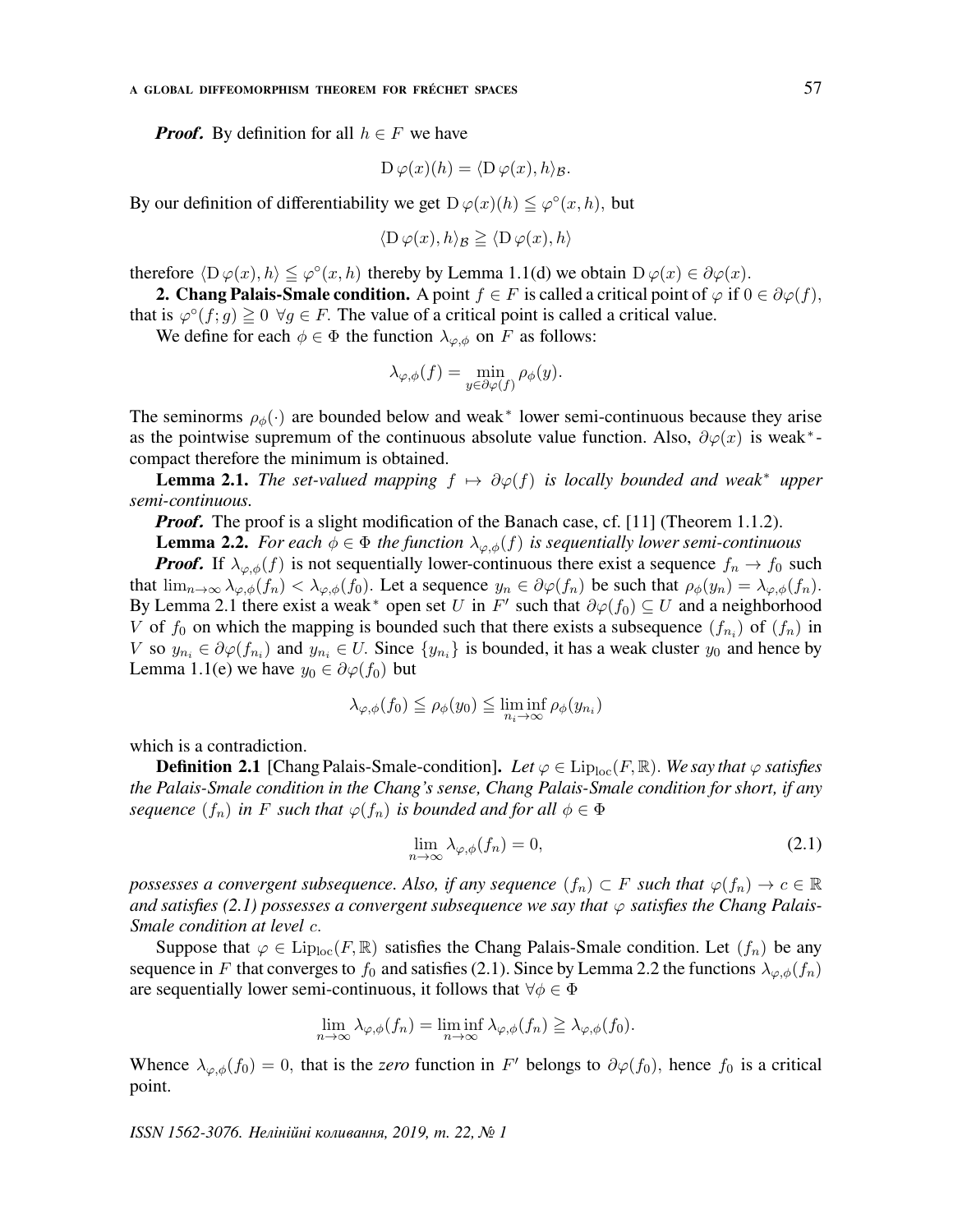Now we prove that a functional  $\varphi \in \text{Lip}_{\text{loc}}(F, \mathbb{R})$  that satisfies the Chang Palais-Smale condition at all levels is coercive. The idea of proof is inspired by the work of Brezis and Nirenberg [12].

A functional  $\varphi: F \to \mathbb{R}$  is said to be coercive if  $\varphi(f) \to +\infty$  as  $||f||_F^1 \to \infty$ .

We will need the following version of Ekeland's variational principle.

**Theorem 2.1** [13]. Let  $(X, \sigma)$  be a complete metric space. Let a functional  $f: X \rightarrow$  $\rightarrow$   $(-\infty, \infty]$  be semi-continuous, bounded from below and not identical to  $+\infty$ . Then, for any  $\epsilon > 0$  and every point  $x_0 \in X$  there exists  $u \in X$  such that

$$
f(u) \leqq f(x_0) - \varepsilon \sigma(u, x_0)
$$

 $f(u) \leq f(x) + \epsilon \sigma(x, u) \ \forall x \in X.$ 

**Theorem 2.2.** Let  $\varphi \in \text{Lip}_{loc}(F,\mathbb{R})$  and let

$$
\alpha := \liminf_{\|f\|^1 \to \infty} \varphi(f)
$$

be finite. Then there exists a sequence  $(f_n) \subset F$  such that  $||f_n||^i \to \infty$   $\forall i \in \mathbb{N}, \ \varphi(f_n) \to \alpha$ , and  $\lambda_{\varphi,\phi}(f_n) \to 0$  for all  $\phi \in \Phi$ .

Proof. Define

$$
m(r) := \inf_{\|f\|^1 \ge r} \varphi(f). \tag{2.2}
$$

The function  $m(r)$  is a non-decreasing and

$$
\lim_{r \to \infty} m(r) = \alpha. \tag{2.3}
$$

By (2.3) for each  $\varepsilon > 0$  there exists  $r_1$  such that for all  $r \ge r_1$ 

$$
\alpha - \varepsilon^2 \leqq m(r). \tag{2.4}
$$

For a fixed  $\varepsilon > 0$  choose a number

$$
r_2 \geqq \max\{r_1, 2\varepsilon\}.\tag{2.5}
$$

By our assumption we can fix some  $z_0$  with  $||z_0||^1 \ge 2r_2$  such that

$$
\varphi(z_0) < \alpha + \varepsilon^2 \tag{2.6}
$$

Let  $F = \{f \in F : ||f||^1 \ge r_2\}$ . It is closed in F, so it is a complete metric space by the induced metric (1.1). Moreover,  $\varphi$  is lower semi-continuous on F and so on F. Also, by (2.2), (2.4) and (2.5)

$$
\varphi(u) \geqq m \left( \|u\|_F^1 \right) \geqq \alpha - \varepsilon^2 \quad \forall u \in F \quad \text{with} \quad \|u\|_F^1 \geqq r_2.
$$

So  $\varphi$  is lower bounded, and therefore, all assumptions of Theorem 2.1 are fulfilled for **F**. Thus, there is  $g \in \mathbf{F}$  such that

$$
\varphi(g) \leqq \varphi(x) + \varepsilon d_F(g, x) \quad \forall x \in \mathbf{F} \tag{2.7}
$$

$$
\varphi(g) \leqq \varphi(z_0) - \varepsilon d_F(g, z_0) \tag{2.8}
$$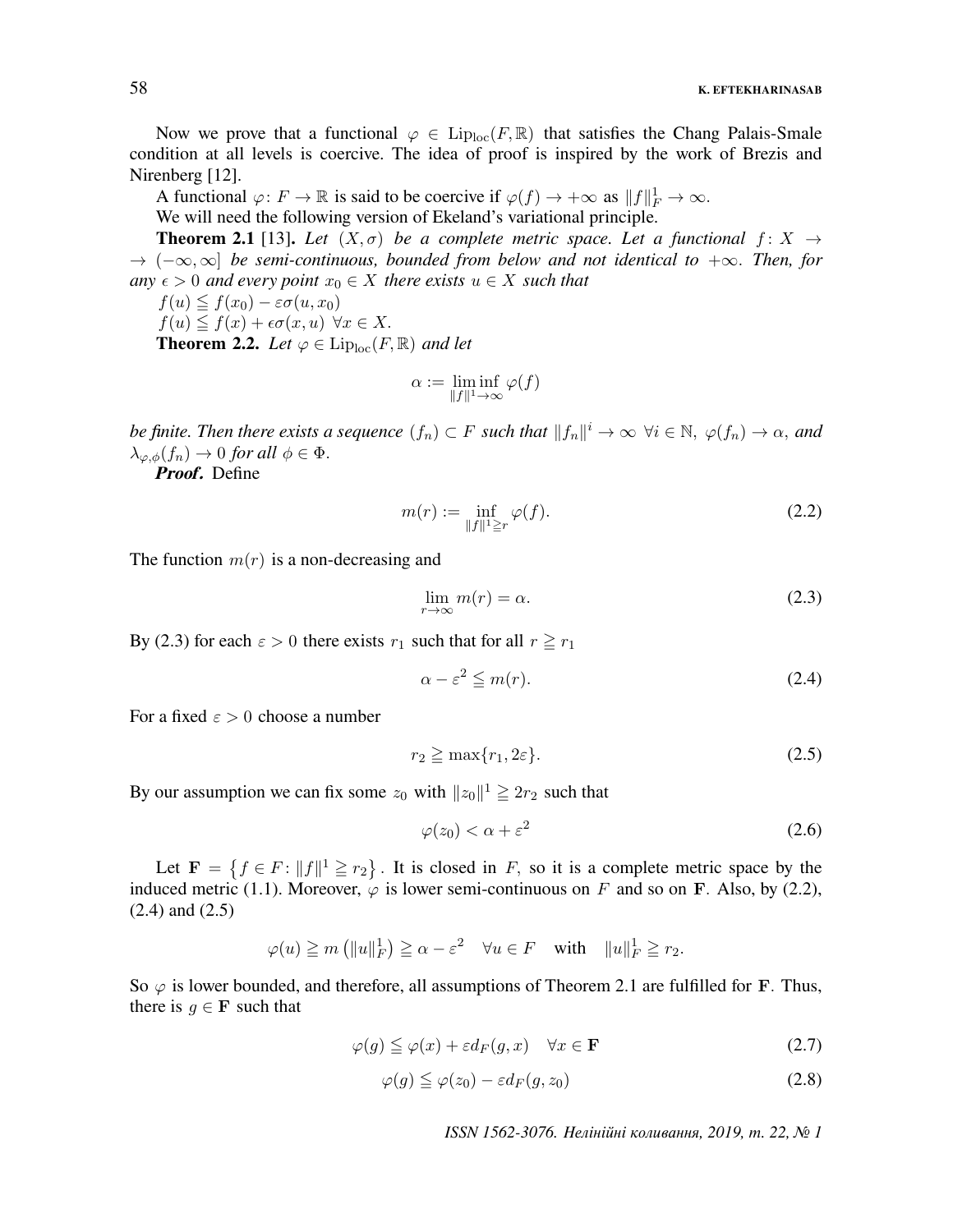It follows that  $(2.2)$ ,  $(2.4)$ ,  $(2.5)$ ,  $(2.8)$  and  $(2.6)$ 

$$
\alpha - \varepsilon^2 \leqq m(r_2) \leqq \varphi(g) \leqq \varphi(z_0) - \varepsilon d_F(g, z_0) \leqq \alpha + \varepsilon^2 - \varepsilon d_F(g, z_0).
$$

Hence

$$
d_F(g, z_0) \leqq 2\varepsilon.
$$

Thereby, by (2.5)

$$
d_F(g,0) \ge d_F(z_0,0) - d_F(g,z_0) \ge 2r_2 - 2\varepsilon \ge r_2.
$$

Whence  $g$  is an interior point of F. Define on F the function

$$
\widetilde{\varphi}(h) := d_F(g, h) + \varphi(h).
$$

The function  $\tilde{\varphi}(h)$  attains its minimum in  $q \in \text{Int } \mathbf{F}$  by virtue of (2.7). Therefore

$$
0\in\partial\widetilde{\varphi}(g)\subseteq\partial\varphi(g)+\varepsilon B'_F
$$

where  $B'_F$  is the closed unit ball in  $F'$ . Thus,

$$
\lambda_{\varphi,\phi}(g) = \min \{ \rho_{\phi}(h) \mid h \in \partial \varphi(h) \} \leqq \varepsilon.
$$

Letting  $\varepsilon = \varepsilon_n \downarrow 0$  completes the proof.

**Corollary 2.1.** If  $\varphi \in \text{Lip}_{loc}(F,\mathbb{R})$  is bounded below and satisfies the Chang Palais-Smale condition at c for all  $c \in \mathbb{R}$ , then it is coercive.

**Proof.** If it is not coercive then  $\alpha = \liminf_{\|f\|^1 \to \infty} \varphi(f)$  is finite. Then by Theorem 2.2 there exists a sequence  $(f_n) \subset F$  such that  $||f_n||^i \to \infty$   $\forall i \in \mathbb{N}$ ,  $\varphi(f_n) \to \alpha$  and  $\lambda_{\varphi,\phi}(f_n) \to 0$  for all  $\phi \in \Phi$ . Then the Chang Palais-Smale condition at  $\alpha$  yields that  $(f_n)$  has a convergent subsequent which is a contradiction.

3. The mountain pass theorem. Following the lines of the mountain pass theorem for Banach spaces due to Shuzhong [6] we prove a version of the mountain pass theorem for locally Lipschitz functions between Fréchet spaces. This is the most suitable version for our goals as it involves the Chang Palais-Smale condition.

Let  $\varphi \in \text{Lip}_{\text{loc}}(F, \mathbb{R})$  be a function. Let U be an open neighborhood of zero and  $f \notin \overline{U}$  be given such that for a real number  $m$ 

$$
\max{\{\varphi(0), \varphi(f)\}} < m \leq \inf_{bd\mathcal{U}} \varphi.
$$
\n(3.1)

Let

$$
\Gamma := \{ \gamma \in C([0,1]; F) \colon \gamma(0) = 0, \ \gamma(1) = f \}
$$

be the space of continuous paths joining 0 and f. Consider the Fréchet space  $C([0, 1]; F)$  with the family of seminorms

$$
\|\gamma\|_{\Gamma}^{i'} = \sup_{t \in [0,1]} \|\gamma(t)\|_{F}^{i}.
$$

Let

$$
d_{\Gamma}(\ell,\gamma)=\sum_{i'=0}^{\infty}\frac{ \Vert \ell-\gamma\Vert_{\Gamma}^{i'}}{1+\Vert \ell-\gamma\Vert_{\Gamma}^{i'}}
$$

be the metric that defines the same topology. We can easily verify that  $\Gamma$  is a closed subset of  $C([0, 1]; F)$  so it is a complete metric space with the induced metric  $d_{\Gamma}$ .

In the sequel we will apply the following weak form of Ekeland's variational principle.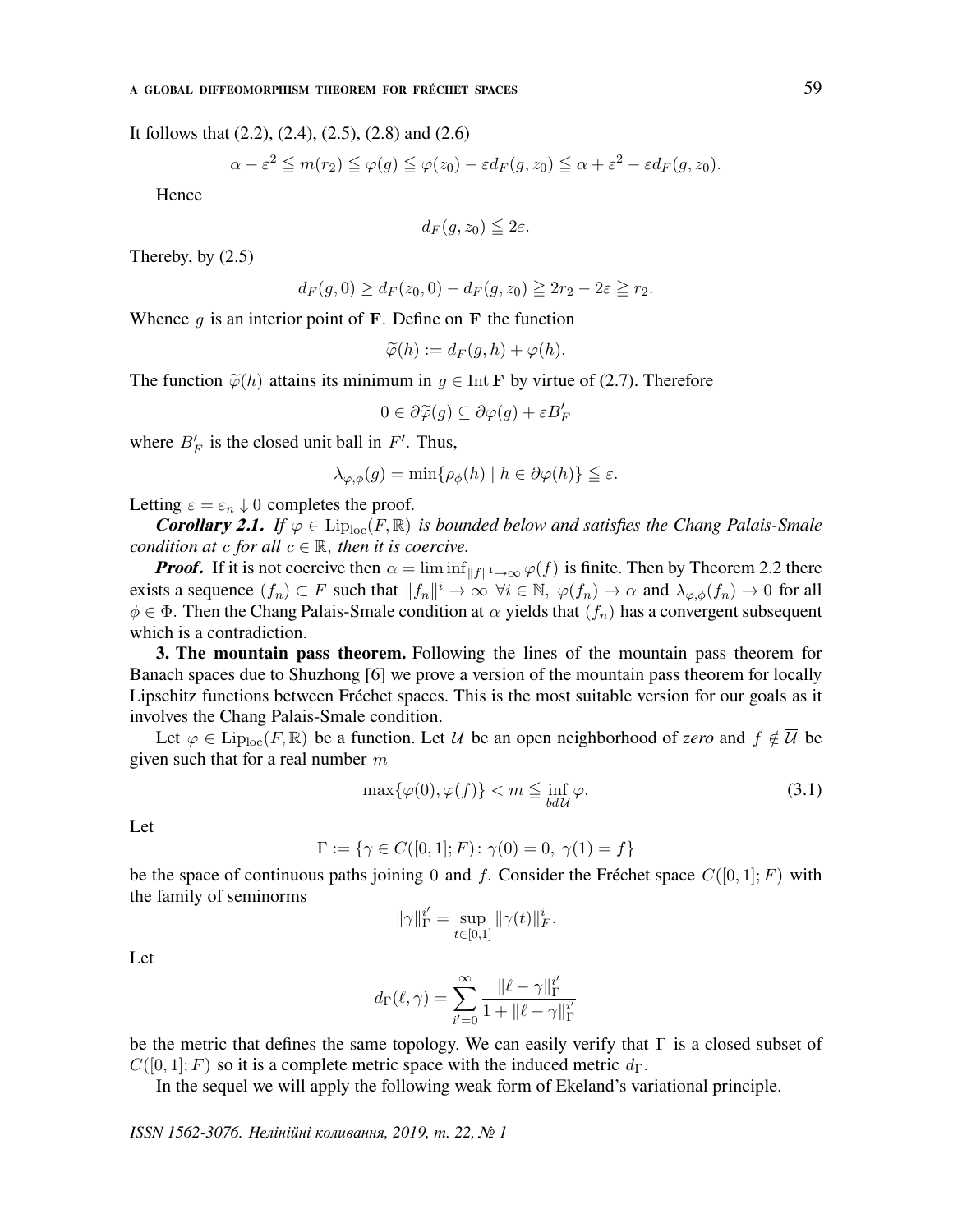## 60 K. EFTEKHARINASAB

**Theorem 3.1** [14] (Theorem 1 bis.). Let  $(X, \sigma)$  be a complete metric space. Let a functional  $f: X \to (-\infty, \infty]$  be semi-continuous, bounded from below and not identical to  $+\infty$ . Then, for any  $\epsilon > 0$  there exists  $x \in X$  such that

$$
f(x) < \inf_X f + \epsilon,
$$

 $f(x) \leq f(y) + \epsilon \sigma(x, y) \ \forall y \neq x \in X.$ 

The idea of the proof of the following mountain pass theorem is to define a function  $\Psi(\gamma) = \max_{[0,1]} \varphi(\gamma(t))$  on  $C([0,1]; F)$  and show that it is locally Lipschitz. Then we find almost minimizers with some certain conditions by using Ekeland's variational principle. We pick a sequence of these points on  $\Gamma$  and associate it with a sequence on F which satisfies the requirement of the Chang Palais-Smale condition for  $\varphi$ . The limit of a subsequence of this sequence on F is a critical point of  $\varphi$ .

**Theorem 3.2.** Suppose  $\varphi \in \text{Lip}_{loc}(F, \mathbb{R})$  satisfies (3.1) for a real number m. Let

$$
c = \inf_{\gamma \in \Gamma} \max_{t \in [0,1]} \varphi(\gamma(t)) \geq m. \tag{3.2}
$$

Then there exists a sequence  $(f_n) \subset F$  such that  $\varphi(f_n) \to c$  and satisfies (2.1). Moreover, if  $\varphi$ satisfies the Chang Palais-Smale condition, then c is a critical value of  $\varphi$ .

*Proof.* Define the function  $\Psi: C([0, 1]; F) \to \mathbb{R}$  by

$$
\Psi(\gamma) = \max_{[0,1]} \varphi(\gamma(t)).
$$
\n(3.3)

Let  $\gamma \in C([0,1], F)$ , for any  $t \in [0,1]$  there are positive numbers  $r_t, c_t$  such that

$$
\forall f_1, f_2 \in B_{r_t}(\gamma(t)) \quad |\varphi(f_1) - \varphi(f_2)| \leqq c_t \|f_1 - f_2\|_F^1.
$$

The family  $\{B_{r_t}(\gamma(t))\}_{t\in[0,1]}$  is an open covering of the compact set  $\gamma([0,1])$ , therefore, there is a finite sub-covering  $\{B_{r_{t_j}}(\gamma(t_j))\}_{j=1,\dots,k}$  of  $\gamma([0,1])$ . Hence by the Lebesgue's number lemma there exists a positive number r such that for any  $f \in \gamma([0,1])$  there exists some  $1 \le j \le k$  such that  $B_r(f) \subset B_{r_{t_j}}(\gamma(t_j)).$ 

Set  $c_{\gamma} := \max_{1 \leq j \leq k} c_{t_j}$ . Therefore

$$
\forall t \in [0,1] \quad \forall f_1, f_2 \in B_r(\gamma(t)) \quad |\varphi(f_1) - \varphi(f_2)| \leqq c_\gamma \|f_1 - f_2\|_F^1.
$$

If  $\gamma_1, \gamma_2 \in C([0,1], F)$  satisfy

$$
\|\gamma_j-\gamma\|_{\Gamma}^{i'}
$$

Then

$$
|\Psi(\gamma_1) - \Psi(\gamma_2)| = |\max_{t \in [0,1]} \varphi(\gamma_1(t)) - \max_{t \in [0,1]} \varphi(\gamma_2)(t)| \le
$$
  

$$
\le \max_{t \in [0,1]} |\varphi(\gamma_1(t)) - \varphi(\gamma_2(t))| \le c_\gamma \max_{t \in [0,1]} ||\gamma_1(t) - \gamma_2(t)||_F^1 \le
$$
  

$$
\le c_\gamma \max_{t \in [0,1]} ||\gamma_1(t) - \gamma_2(t)||_F^i = c_\gamma ||\gamma_1 - \gamma_2||_F^{i'} \quad \forall i \in \mathbb{N}.
$$

Therefore  $\Psi$  is locally Lipschitz.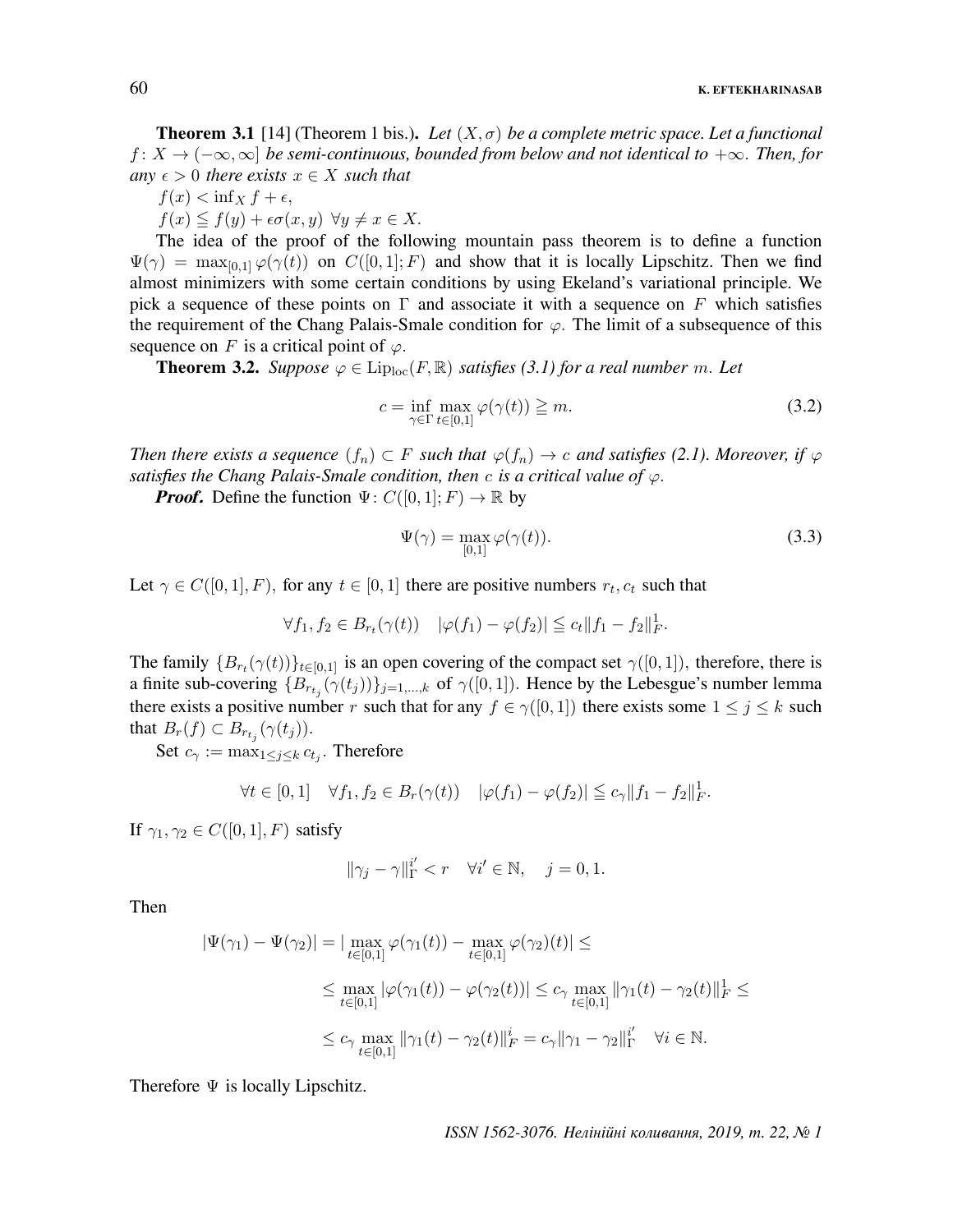#### A GLOBAL DIFFEOMORPHISM THEOREM FOR FRÉCHET SPACES  $61$

Let  $\varepsilon_j$  be a sequence of positive numbers converging to zero and  $(\eta_j) \subset C([0,1];F)$  a sequence such that  $\|\eta_j - \gamma\|_{\Gamma}^{i'}$  $\Gamma_{\Gamma}^{i'} \forall i' \in \mathbb{N} \to 0$  as  $j \to \infty$  and for  $\eta \in C([0,1]; F)$ 

$$
\Psi^{\circ}(\gamma;\eta) = \lim_{j \to \infty} \frac{\Psi(\eta_j + \varepsilon_j \eta) - \Psi(\eta_j)}{\varepsilon_j}.
$$

Set

$$
M(\gamma) := \{ s \in [0,1] \mid \varphi(\gamma(s)) = \Psi(\gamma) \}.
$$

For any  $s_j \in M(\eta_j + \varepsilon_j \eta)$ ,  $j = 1, 2, \dots$ , it follows that

$$
\frac{\Psi(\eta_j+\varepsilon_j\eta)-\Psi(\eta_j)}{\varepsilon_j}\leq \frac{\varphi(\eta_j(s_j)+\varepsilon_j\eta(s_j))-\varphi(\eta_j(s_j))}{\varepsilon_j}.
$$

By the mean value theorem, there exist  $\epsilon_j \in (0, 1)$  and  $x_j^* \in \partial \varphi(\eta_j(s_j) + \epsilon_j \epsilon_j \eta(s_j))$  such that

$$
\frac{\varphi(\eta_j(s_j) + \varepsilon_j \eta(s_j)) - \varphi(\eta_j(s_j))}{\varepsilon_j} = \langle x_j^*, \eta(s_j) \rangle, \quad j = 1, 2, \dots
$$

The sequence  $(s_i)$  has a convergent sequence, denoted again by  $(s_j)$ , suppose that  $s_j \rightarrow s$ . Then  $\eta_j(s_j) + \epsilon_j \epsilon_j \eta(s_j) \to \gamma(s)$ . By Lemma 1.1(e) the sequence  $(x_j^*)$  has a w<sup>\*</sup>-cluster point  $x^* \in \partial \varphi(\gamma(s))$ . So we have  $\langle x_j^*, \eta(s) \rangle \to \langle x^*, \eta(s) \rangle$  and then

$$
\Psi^{\circ}(\gamma;\eta) \leq \lim_{j \to \infty} \left\langle x_j^*, \eta(s_j) \right\rangle \leq \lim_{j \to \infty} \left\langle x_j^*, \eta(s_j) - \eta(s) \right\rangle + \lim_{j \to \infty} \left\langle x_j^*, \eta(s) \right\rangle.
$$

Since  $s_j \in M(\eta_j + \varepsilon_j \eta)$ , we have

$$
\varphi(\eta_j(s_j) + \varepsilon_j \eta(s_j)) \ge \varphi(\eta_j(t) + \varepsilon_j \eta(t)) \quad \forall t \in [0, 1].
$$

Letting  $t \to \infty$  yields

$$
\varphi(\gamma(s)) \ge \varphi(\gamma(t)) \quad \forall t \in [0,1]
$$

and hence  $s \in M(\gamma)$ , therefore

$$
\Psi^{\circ}(\gamma;\eta) \leq \max_{s \in M(\gamma)} \varphi^{\circ}(\gamma(s); \eta(s)) \quad \forall \eta \in C([0,1], F). \tag{3.4}
$$

Set

$$
C_0([0,1], F) := \{ \eta \in C([0,1], F) \ \forall t \in \{0,1\}, \ \eta(t) = 0 \}.
$$

Suppose for some  $\gamma \in C([0,1], F)$  we have  $M(\gamma) \subset (0,1)$  and there exists  $\varepsilon > 0$  such that for  $\eta \in C_0([0,1], F)$ 

$$
\Psi^{\circ}(\gamma;\eta) \ge -\varepsilon \|\eta\|_{\Gamma}^{i'} \quad \forall i' \in \mathbb{N}.\tag{3.5}
$$

We prove that there exists  $s \in M(\gamma)$  such that  $\forall h \in F$ 

$$
\varphi^{\circ}(\gamma(s);h) \ge -\varepsilon \|h\|_F^i \quad \forall i \in \mathbb{N}.\tag{3.6}
$$

If there there is no such s then for any  $t \in M(\gamma)$  there exits  $h_t \in F$  with  $||h_t||_F^i = 1$ ,  $i \in \mathbb{N}$ , such that  $\varphi^{\circ}(\gamma(t); h_t) < -\varepsilon$ . The continuity of  $\gamma$  and the upper semi-continuity of  $\varphi^{\circ}$  implies that for any  $t \in M(\gamma)$  there exits  $h_t \in F$  with  $||h_t||_F^i = 1 \ \forall i \in \mathbb{N}$  and  $\varepsilon_t' > 0$  such that

$$
\varphi^{\circ}(\gamma(s); h_t) < -\varepsilon \quad \forall s \in B_{\varepsilon'_t}(t) = \left\{ s \in [0, 1]; \ |s - t| < \varepsilon'_t \right\}. \tag{3.7}
$$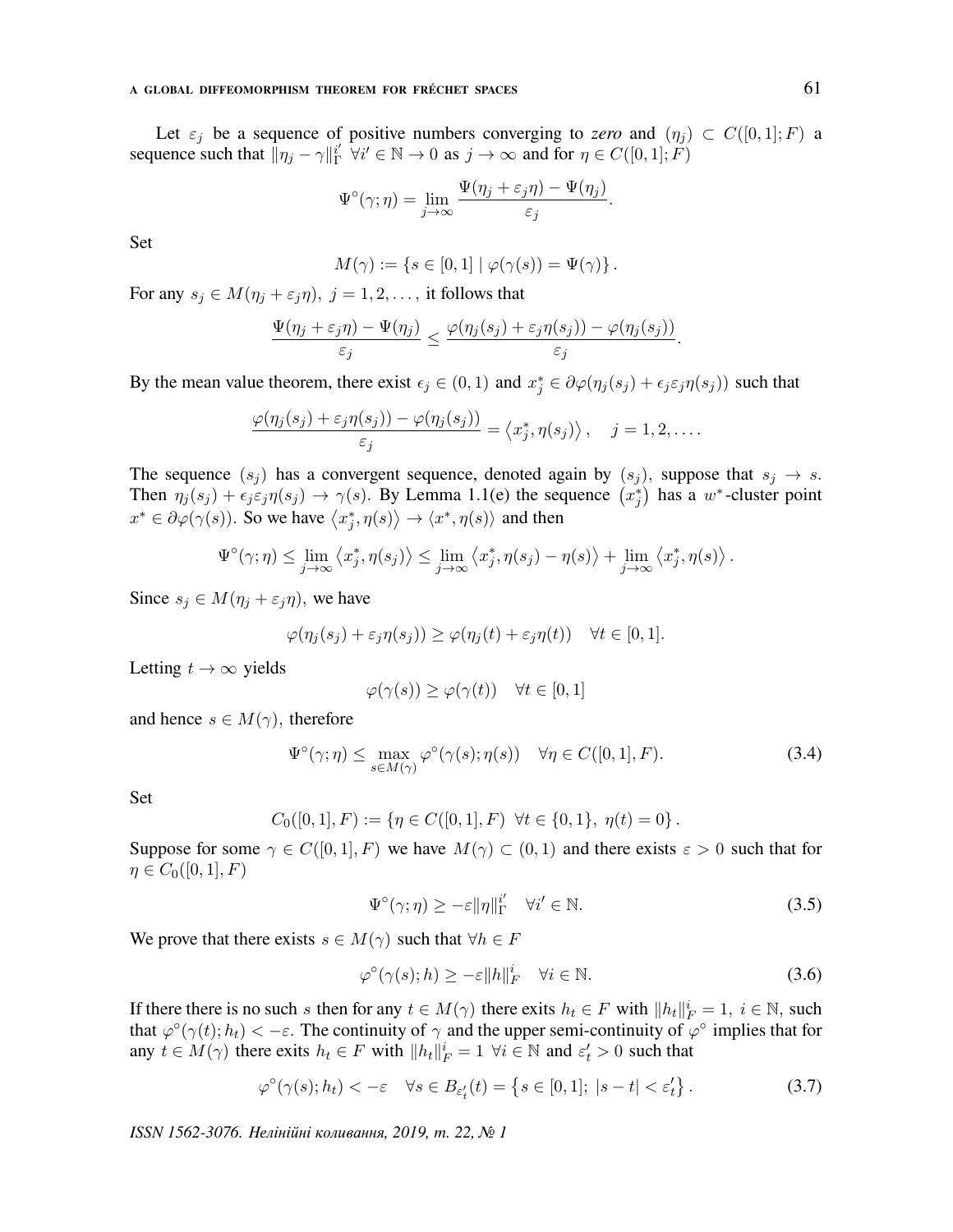## 62 K. EFTEKHARINASAB

The family  $\{B_{\varepsilon'_t}(t)\}_{t \in M(\gamma)}$  is an open covering of  $M(\gamma)$ . Since  $M(\gamma)$  is compact, there exist  $t_1, \ldots, t_k \in M(\gamma)$  such that  $M(\gamma) \subset \bigcup_{j=1}^{j=k} B_{\varepsilon'_{t_j}}(t_j)$ . Since  $M(\gamma)$  is a subset of  $(0, 1)$ , it follows that  $B_{\varepsilon'_t}(t)$  does not contain  $\{0, 1\}$  for all  $t \in M(\gamma)$ . Thereby

$$
\left\{\bigcup_{j=1}^{j=k} B_{\varepsilon'_{t_j}}(t_j)\right\} \cup \{[0,1] \setminus M(\gamma)\} = [0,1].
$$
\n(3.8)

Define

$$
\mu(t) = \frac{\sum_{j=1}^{j=k} h_{t_j} d_j(t)}{\sum_{j=0}^{j=k} d_j(t)},
$$
\n(3.9)

where

$$
d_0(t) = \min_{s \in M(\gamma)} |t - s|, \quad t \in [0, 1],
$$

and

$$
d_j(t) = \min_{s \in [0,1] \setminus B_{\varepsilon'_{t_j}}(t_j)} |t - s|, \quad t \in [0,1], \quad j = 1, \dots, k.
$$

By (3.8) it follows that  $\sum_{j=0}^{j=k} d_j(t) > 0$ .

By the above arguments we obtain  $\eta_0 \in C_0([0,1];F)$  with  $\|\eta_0\|_{\Gamma}^{i'} \leq 1$ . Since  $g \mapsto \varphi^{\circ}(f,g)$  is sublinear in  $q$ ,

$$
\varphi^{\circ}(\gamma(t);\eta_0(t)) \leq \frac{\sum_{j=1}^k d_j(t)\varphi^{\circ}(\gamma(t);h_{t_j})}{\sum_{j=0}^k d_j(t)}.
$$

Then for any  $t \in M(\gamma)$  we get

$$
d_0(t) = 0
$$
,  $d_j(t) > 0$ ,  $j \neq 0 \Rightarrow \varphi^{\circ}(\gamma(t); h_{t_j}) < -\varepsilon$ .

Therefore by gather (3.4) we have

$$
\Psi^{\circ}(\gamma;\eta_0) \leq \max_{s \in M(\gamma)} \varphi^{\circ}(\gamma(s); \eta_0(s)) < -\varepsilon ||\eta_0||_{\Gamma}^{i'}
$$

which is a contradiction.

Since U separates 0 and f, for any  $\gamma \in \Gamma$ ,

$$
\gamma([0,1]) \bigcap bd\mathcal{U} \neq \varnothing.
$$

Then by the assumptions of the theorem

$$
\max_{t \in [0,1]} \varphi(\gamma(t)) \ge \inf_{b d \mathcal{U}} \varphi \ge m > \max \{ \varphi(\gamma(0)), \varphi(\gamma(1)) \}.
$$
\n(3.10)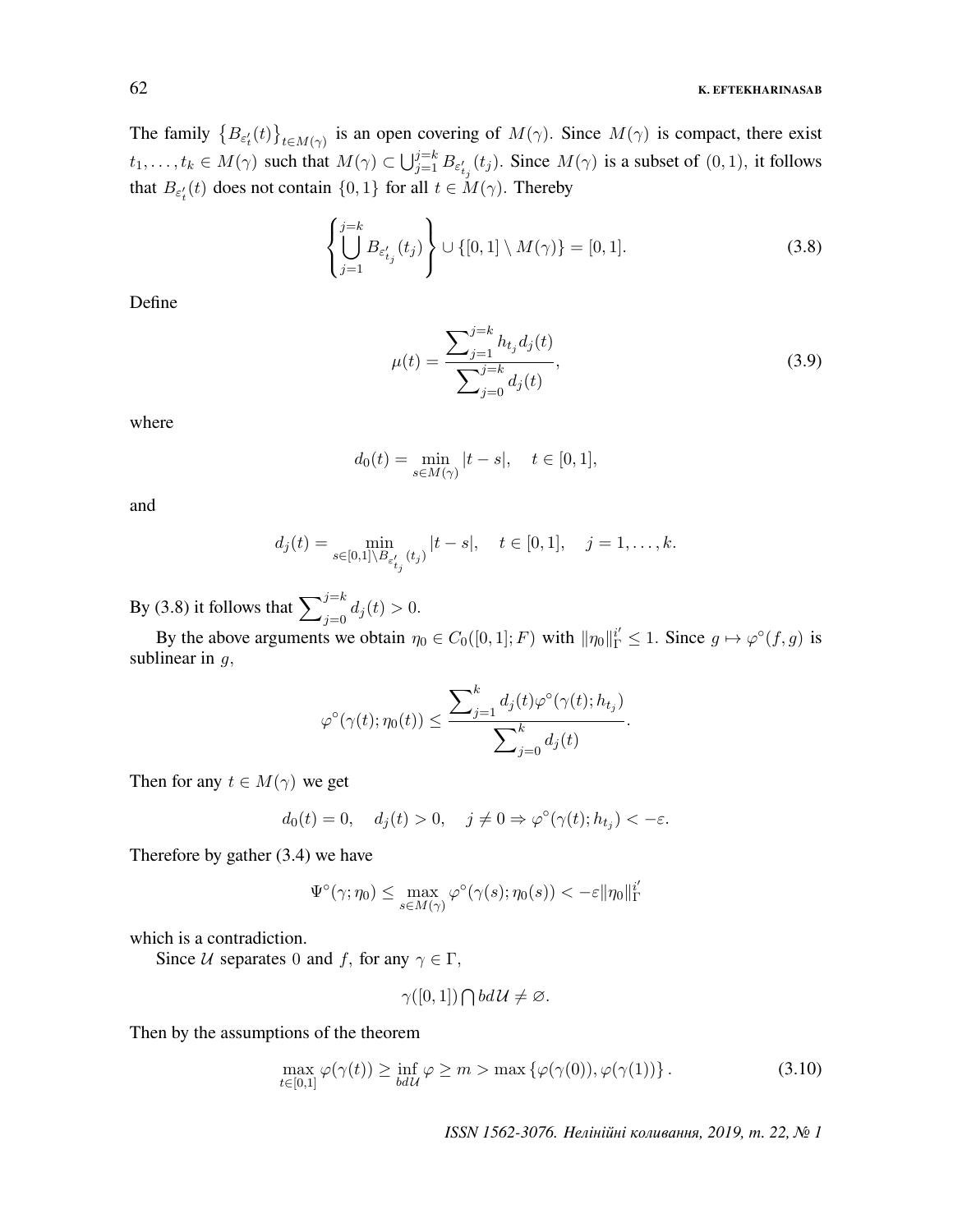#### A GLOBAL DIFFEOMORPHISM THEOREM FOR FRÉCHET SPACES  $63$

Therefore for every  $\gamma \in \Gamma$ ,

$$
M(\gamma) = \left\{ s \in [0,1]; \varphi(\gamma(s)) = \max_{t \in [0,1]} \varphi(\gamma(t)) \right\} \subset (0,1).
$$
 (3.11)

The restriction of  $\Psi$  to  $\Gamma$  is again locally Lipschitz and by (3.10) and (3.2) is bounded from below. Let  $(\alpha_n)$  be a sequence of positive numbers converging to zero. By Ekeland's variational principle 3.1 there exists a sequence  $(\gamma_n) \subset \Gamma$  such that

$$
c \leq \Psi(\gamma_n) \leq c + \alpha_n
$$

and

$$
\Psi(\varrho) > \Psi(\gamma_n) - \alpha_n d_{\Gamma}(\varrho, \gamma_n), \quad \varrho \neq \gamma_n, \quad n = 1, 2, \dots.
$$

Therefore for any  $\eta \in C_0([0,1];F)$  we obtain

$$
\Psi^{\circ}(\gamma_n;\eta) \ge \limsup_{t \to 0} \frac{\Psi(\gamma_n + t\eta) - \Psi(\gamma_n)}{t} \ge -\alpha_n \|\eta\|_{\Gamma}^{i'}, \quad n = 1, 2, \dots.
$$

Then by gather (3.6), there exists  $s_n \in M(\gamma_n)$  such that  $\varphi(\gamma_n(s_n)) = \Psi(\gamma_n)$  and

$$
\varphi^{\circ}(\gamma_n(s_n);h) \geq -\alpha_n \|h\|_F^i \quad \forall i \in \mathbb{N} \quad \forall h \in F, \quad n = 1, 2, \dots.
$$

Let  $f_n = \gamma_n(s_n)$  for  $n = 1, 2, \ldots$ , then  $(f_n)$  is the desired sequence and we have  $\varphi(f_n) \to c$ , moreover

$$
0 \in \partial \varphi(f_n) + \alpha_n B'_F.
$$

By the Chang Palais-Smale condition  $(f_n)$  has a convergent subsequent, denoted again by  $(f_n)$ , with the limit  $z$ . Then,

$$
\varphi(z) = \lim_{n \to \infty} \varphi(f_n) = c
$$

and  $\forall w \in F \& i \in \mathbb{N}$ 

$$
\varphi^{\circ}(z; w) \ge \limsup_{n \to \infty} \varphi^{\circ}(\gamma_n(s_n); w) \ge - \lim_{n \to \infty} \alpha_n ||w||_F^i = 0.
$$

That is  $0 \in \partial \varphi(z)$ .

4. A global diffeomorphism theorem. In this section we apply the mountain pass theorem of the previous section to obtain a global diffeomorphism theorem.

**Lemma 4.1.** Let  $\varphi \in \text{Lip}_{\text{loc}}(F,\mathbb{R})$  and bounded from bellow. Then there exists a sequence  $(f_n)$  such that  $\lim_{n\to\infty}\varphi(f_n)=\inf_F\varphi$  and for all  $\phi\in\Phi$ 

$$
\lim_{n \to \infty} \lambda_{\varphi,\phi}(f_n) = 0.
$$

**Proof.** Consider a sequence of positive numbers  $(\epsilon_n)$  converging to zero. The function  $\varphi$ satisfies all assumptions of Ekeland variational principle 3.1, so we can find a sequence  $(f_n)$  such that

$$
\varphi(f_n) < \inf_F \varphi + \epsilon_n
$$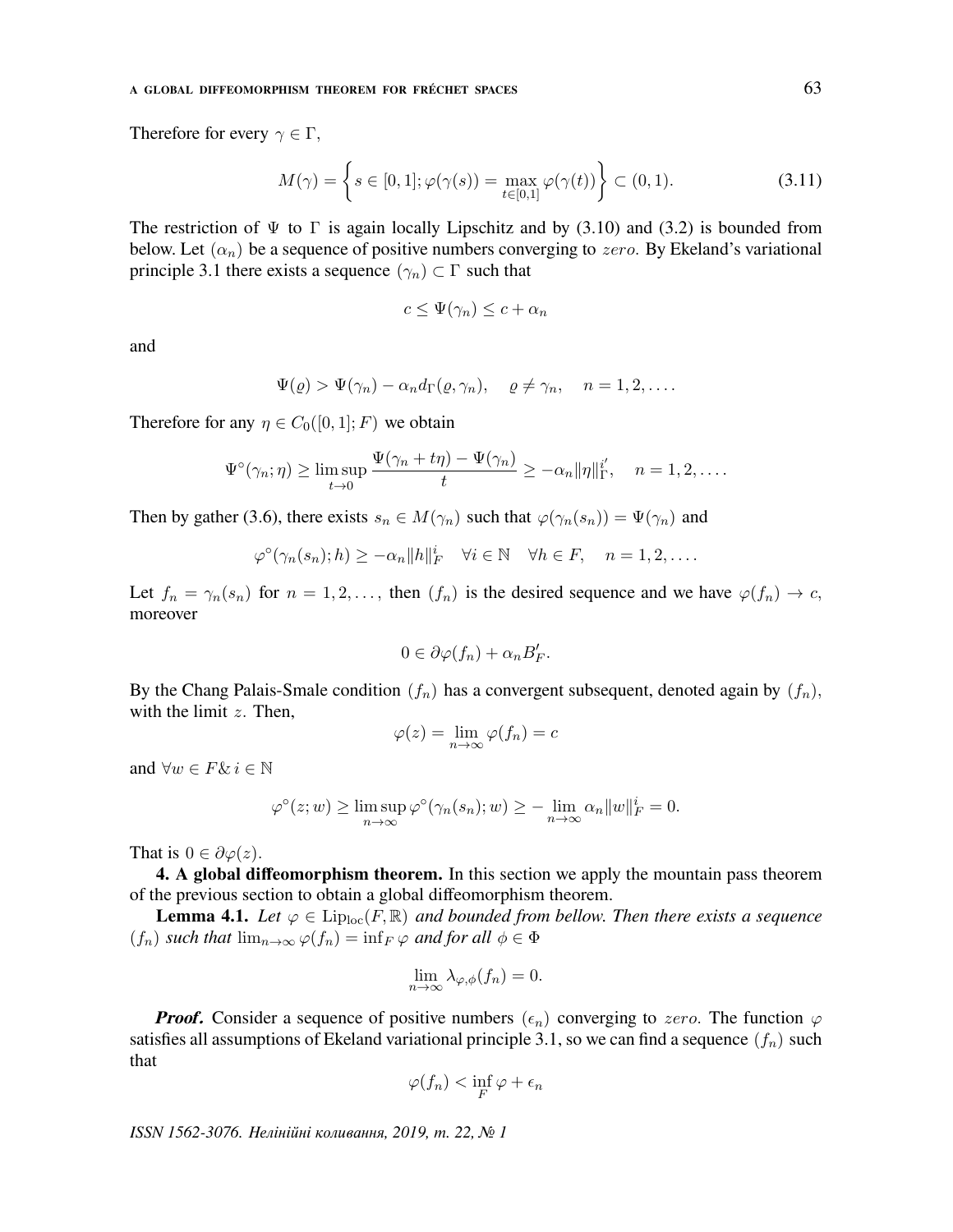and

$$
\varphi(f) \ge \varphi(f_n) - \epsilon_n d_F(f, f_n) \quad \forall f \ne f_n \in F.
$$

Assume  $f = f_n + t(g - f_n)$  for some  $g \in F$  and a positive number t, then we obtain

$$
\frac{\varphi(f_n+t(g-f_n))-\varphi(f_n)}{t}\geq -\epsilon_n d_F(g,f_n).
$$

Thus, for all  $g \in F$ , if we let  $t \to 0$ , then

$$
\varphi^{\circ}(f_n; g - f_n) \geq -\epsilon_n d_F(g, f_n).
$$

For a fixed  $f_n$ , define the sets

$$
\Theta_n; = \{(h, t) \mid h \in F; t > \varphi^{\circ}(f_n; h)\}
$$

and

$$
\Pi_n := \left\{ (h, t) \mid h \in F; t < -\epsilon_n |h|_F^i \ \forall i \in \mathbb{N} \right\}.
$$

They are open convex sets with empty intersection so by Hahn – Banach separation theorem there exists a separating hyperplane determined by a functional  $v_n(h, t) = w_n(h) + \alpha t$  for some  $\alpha \neq 0$ , where  $w_n$  is a linear functional on F such that  $w_n(0) = 0$ . Let  $w^*(h) = -\frac{1}{\alpha} w_n(h)$ , then  $v_n(h, w^*(h)) = 0 \ \forall h \in F$ . Thereby  $w^*(h) \leq \varphi^{\circ}(f_n; h)$  hence by Lemma 1.1 (g) we have  $w_n^* \in \partial \varphi(f_n)$ . On the other hand  $|w_n^*(h)| \leq \epsilon_n ||h||^i$   $\forall i \in \mathbb{N}$  so for all  $\phi$  we have  $\lambda_{\varphi,\phi}(f_n) \leq$  $\leq \rho_{\phi}(w^*) \leq \epsilon_n$ . Letting  $\epsilon_n \downarrow 0$  completes the proof.

**Theorem 4.1.** Let  $i: F \to [0, \infty)$  be a coercive locally Lipschitz function having the following two properties:

 $u(x) = 0$  if and only if  $x = 0$ ,

 $0 \in \partial i(y)$  if and only if  $y = 0$ .

Further let  $\tau: E \to F$  be a local  $C_c^1$ -diffeomorphism. Suppose that for each  $f \in F$  the function  $j: F \to [0, \infty)$  given by

$$
j(e) = i(\tau(e) - f)
$$

satisfies the Chang Palais-Smale condition. Then  $\tau$  is a global diffeomorphism.

**Proof.** We need to show that  $\tau$  is surjective and bijective. Let  $e_1 \neq e_2 \in E$ , if  $\tau(e_1) \neq \tau(e_2)$ we have nothing to prove. Assume  $\tau(e_1) = \tau(e_2) = l$ . Since  $\tau$  is a local diffeomorphism, it follows that it is an open map, therefore, there exist  $\sigma, \alpha > 0$  such that

$$
B_{\alpha r}(l) \subset \tau(B_r(e_1)) \quad \forall r \in (0, \sigma). \tag{4.1}
$$

Let  $\mathbf{r} \in (0, \sigma)$  be the smallest number such that  $e_2 \notin \overline{B_{\mathbf{r}}(e_1)}$ . Consider the function  $\jmath(e)$  =  $= i(\tau(e) - l)$ , therefore,  $j(e_1) = j(e_2) = 0$ .

Without the loose of generality we can suppose  $e_1 = 0$ . By (4.1) for  $e \in bd B_{r}(0)$  we have  $0 < m \leq j(e)$ . Thus, all conditions of Theorem 3.2 hold so there exists  $(e_n) \subset E$  such that  $\lim_{n\to\infty}$   $\jmath(e_n) = c$  for some  $c \geq m$  characterized by (3.2). Since  $\jmath(e_n)$  satisfies the Chang Palais-Smale condition, it has a convergent subsequent, denoted again by  $(e_n)$ , with the limit h. Therefore, h is a critical point so  $0 \in \partial \mathcal{J}(h)$  and  $\tau(h) \neq l$  since  $\lim_{n \to \infty} \mathcal{J}(e_n) = \mathcal{J}(h) = c \geq m >$  $> 0$ .